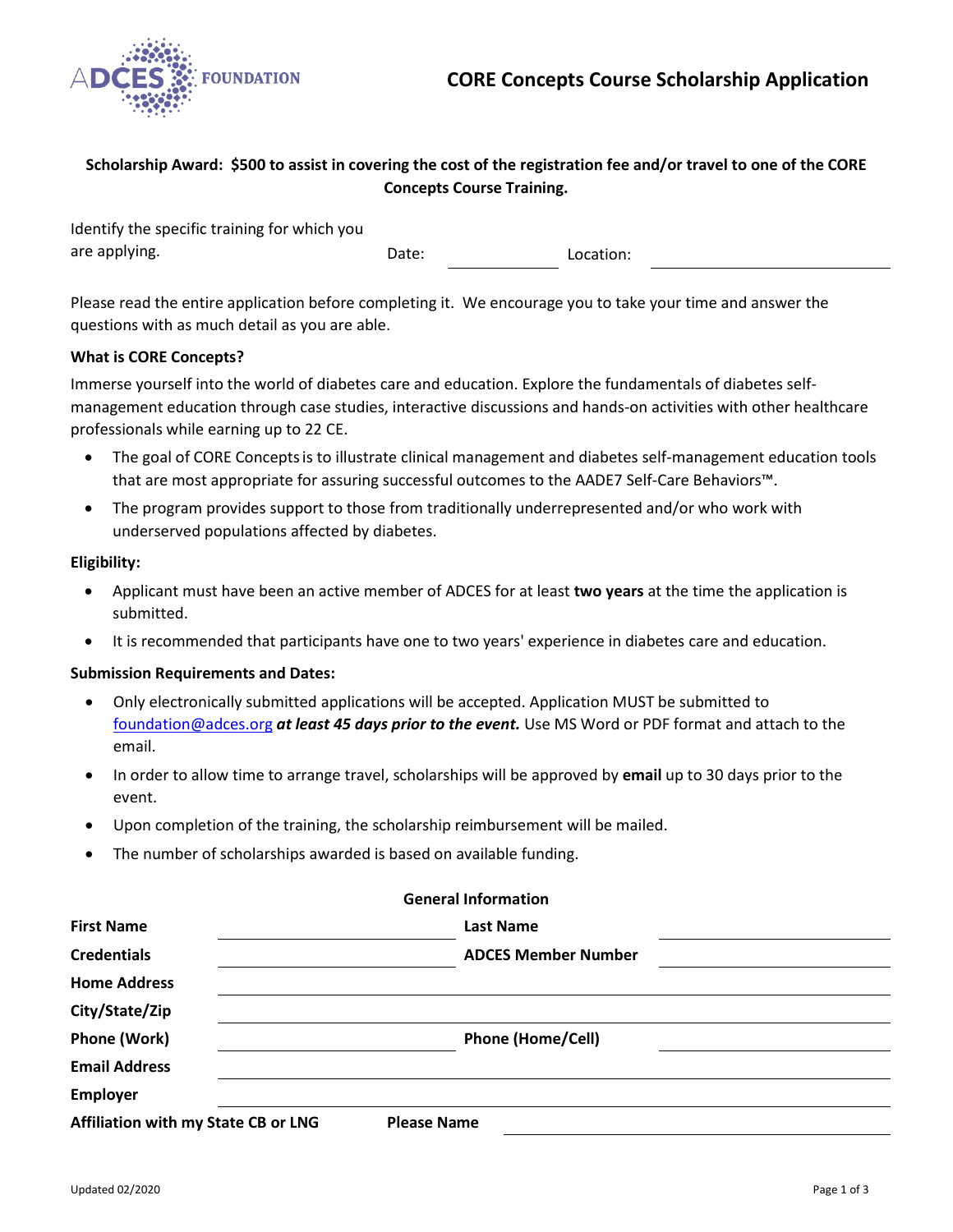

## **What is your race? (Please select all that apply):**

| African American/Black | American Indian or<br>Alaska Native          | Asian | Caucasian/White      |
|------------------------|----------------------------------------------|-------|----------------------|
| Hispanic or Latino     | Native Hawaiian or<br>Other Pacific Islander | Other | Prefer not to answer |

| Is this your first application for a scholarship from ADCES?   | YES | No. |  |
|----------------------------------------------------------------|-----|-----|--|
| Will this be your first time attending a CORE Concepts Course? | YES | No. |  |

# **In the space provided, please describe the population you work with**:

# **In the space provided, please explain your need for financial support:**